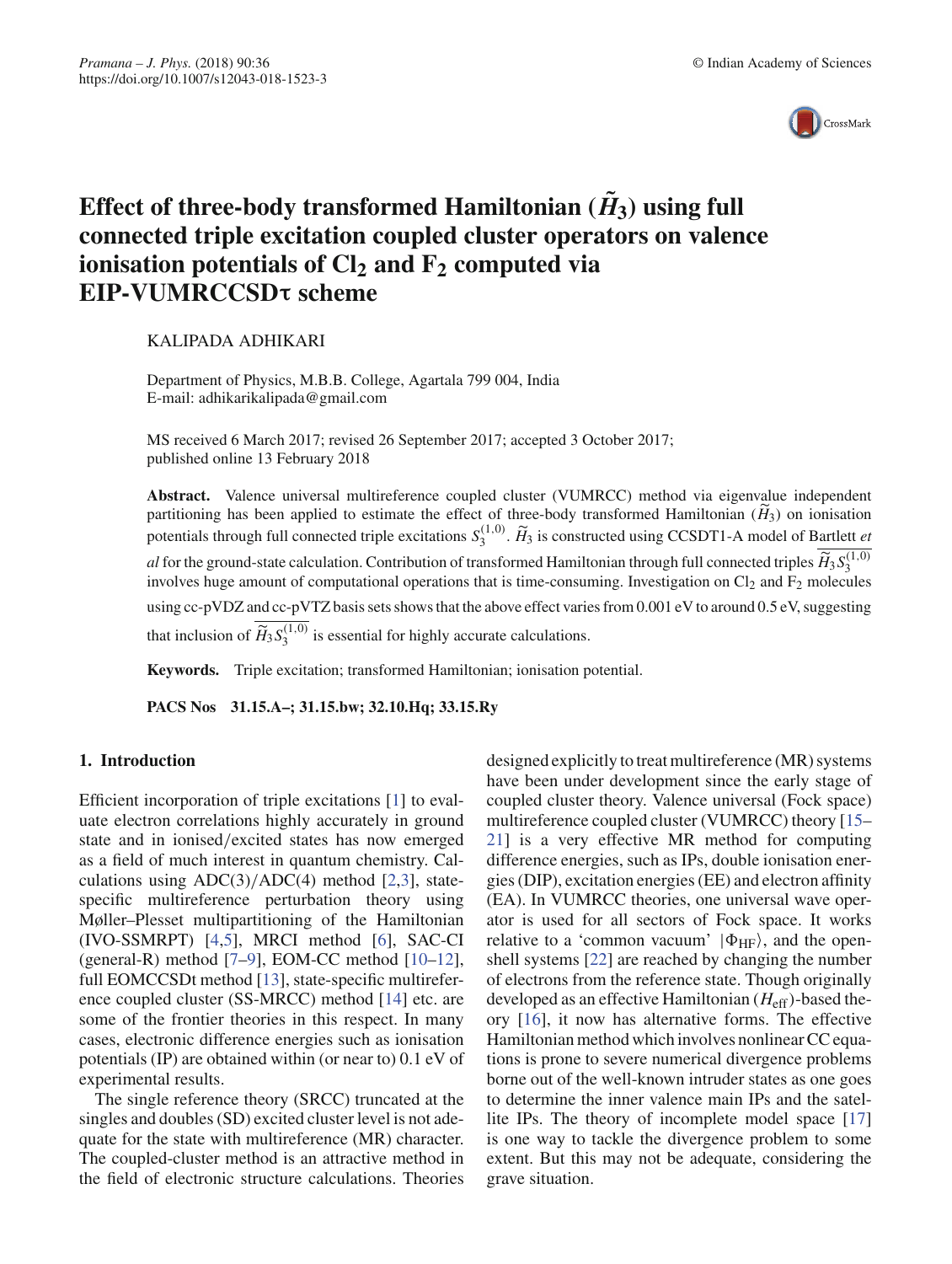Using eigenvalue-independent partitioning (EIP) technique, Mukherjee and co-workers [23,24] have developed a novel alternative form of the effective Hamiltonian-based VUMRCC theory (coined as EIP-MRCC) which seems more like a CI-structure, despite it normally being non-Hermitian and also having 'hidden nonlinearity' in CC variables. The nonlinear VUM-RCC equations and the equation for  $H<sub>eff</sub>$  for any (m-hole, n-particle) model space (complete model space or incomplete model space) are converted into the respective set of non-Hermitian eigenvalue equations using eigenvalue independent partitioning technique (EIP) technique [23,25]. Starting with a suitable guess eigenvector, the desired solution of each low-lying root of spectroscopic interest is arrived at iteratively by using suitable root-search and root-homing procedures employed in the eigenvalue problems (see ref. [23]). The norm of the eigenvector of each root is preserved to unity in every iteration, and hence the method is less prone to divergence compared to even the VUMRCC theory for incomplete model space. Thus, the inner valence IPs along with most of the satellite IPs which cannot be obtained by solving the nonlinear CC equations can be calculated by applying the EIP-MRCC method. It is noteworthy that the EIP-MRCC equations for IP (1 hole, 0-particle problem) and for EA (0-hole, 1-particle problem) are identical with the respective SRCC-LRT equations [26].

Mukherjee and co-workers have done some initial pilot calculations at EIP-MRCCD level [23], where *D* represents doubles  $S_2^{(0,0)} = T_2$  in the ground-state calculation (figure 1c), and doubles  $S_2^{(1,0)}$  means ionisation with simultaneous single excitation (figure 1d). It is to be mentioned here that the IPs come out as direct difference energies, and they are size-intensive [24,27]. Using subsystem embedding condition (SEC) [19], DIPs related to Auger electron processes of HF molecule have been calculated by employing  $S_2^{(1,0)}$  only. In the same way,

EEs of N<sub>2</sub> have been calculated using  $S_2^{(1,0)}$  and  $S_2^{(0,1)}$ , where the doubles  $S_2^{(0,1)}$  represent electron attachment with simultaneous single excitation. Chaudhuri *et al* [28] studied IPs of HF and H2O by EIP-MRCC method using singles  $S_1^{(1,0)}$  and doubles  $S_2^{(1,0)}$  and included the effect of connected triples  $S_3^{(1,0)}$  perturbatively correct up to third order. It is to be emphasised that in their work, the back coupling of  $S_3^{(1,0)}$  to  $S_1^{(1,0)}$  and  $S_2^{(1,0)}$  was ignored. But, in the present work, the connected triples  $S_3^{(1,0)}$  and the doubles  $S_2^{(1,0)}$  are fully coupled through eqs  $(11)$ – $(13)$ , thus taking into account higherorder perturbative terms systematically, if not fully. As we have kept all holes 'active', no  $S_1^{(1,0)}$  appeared in the present calculations. In the ground-state CC calculation too, the two works differ significantly. While in the former work, no connected triples  $S_3^{(0,0)}(=T_3)$  was considered in the ground-state CC calculation which was done at full CCSD level only, in our work, along with full CCSD, effect of connected triples has also been taken into account through the approximation  $S_3^{(0,0)} = T_3 =$  ${\sqrt{VT_2}}/\Delta\varepsilon$ <sub>3</sub> as per the CCSDT1-A model for groundstate CC calculation, and iterations were repeated till convergence was reached. It is pertinent to mention that the CCSDT1-A method is known to have an excellent intrinsic accuracy for a wide variety of applications in quantum chemistry. It is important to note that in our work, there is no approximation in  $S_3^{(1,0)}$  in the case of ionisation. Mitra *et al* [29] studied DIPs related to Auger electrons of NH<sub>3</sub>, HCl and PH<sub>3</sub> using multiple solutions of  $S_2^{(1,0)}$  obtained from eigenvectors of IP calculation at EIP-MRCCSD level. At EIP-MRCCSDτ level, which considers connected triples  $S_3^{(0,0)}(=T_3)$  by CCSDT1-A approach [30] for ground state, and fully connected triples  $S_3^{(1,0)}$ , i.e., ionisation with simultaneous double excitations (figure 1e) for ionised states, Chattopadhyay *et al* [31] calculated only the IPs of outer valence



**Figure 1.** Downward arrow lines represent 'holes (h)' and upward arrow lines, 'particles (p)', and all double arrow lines are 'active'. (**a**) Normal ordered two-body part (*V*) of Hamiltonian *H*, (**b**) two-electron closed shell CC operators or doubles (*D*), (**c**) normal ordered two-electron operators for shake-up ionisation or doubles  $S_2^{(1,0)}$ , i.e., ionisation with simultaneous single excitation of electron, (**d**) normal ordered two-electron operators  $S_2^{(0,1)}$  for electron attachment and (**e**) normal ordered three-electron operators for shake-up ionisation or triples  $S_3^{(1,0)}$ , i.e., ionisation with simultaneous double excitations of electrons. It is to be emphasised that the downward double arrow line underneath the  $S^{(1,0)}$  vertex does not participate in the EIP-MRCCSD $\tau$  matrix construction.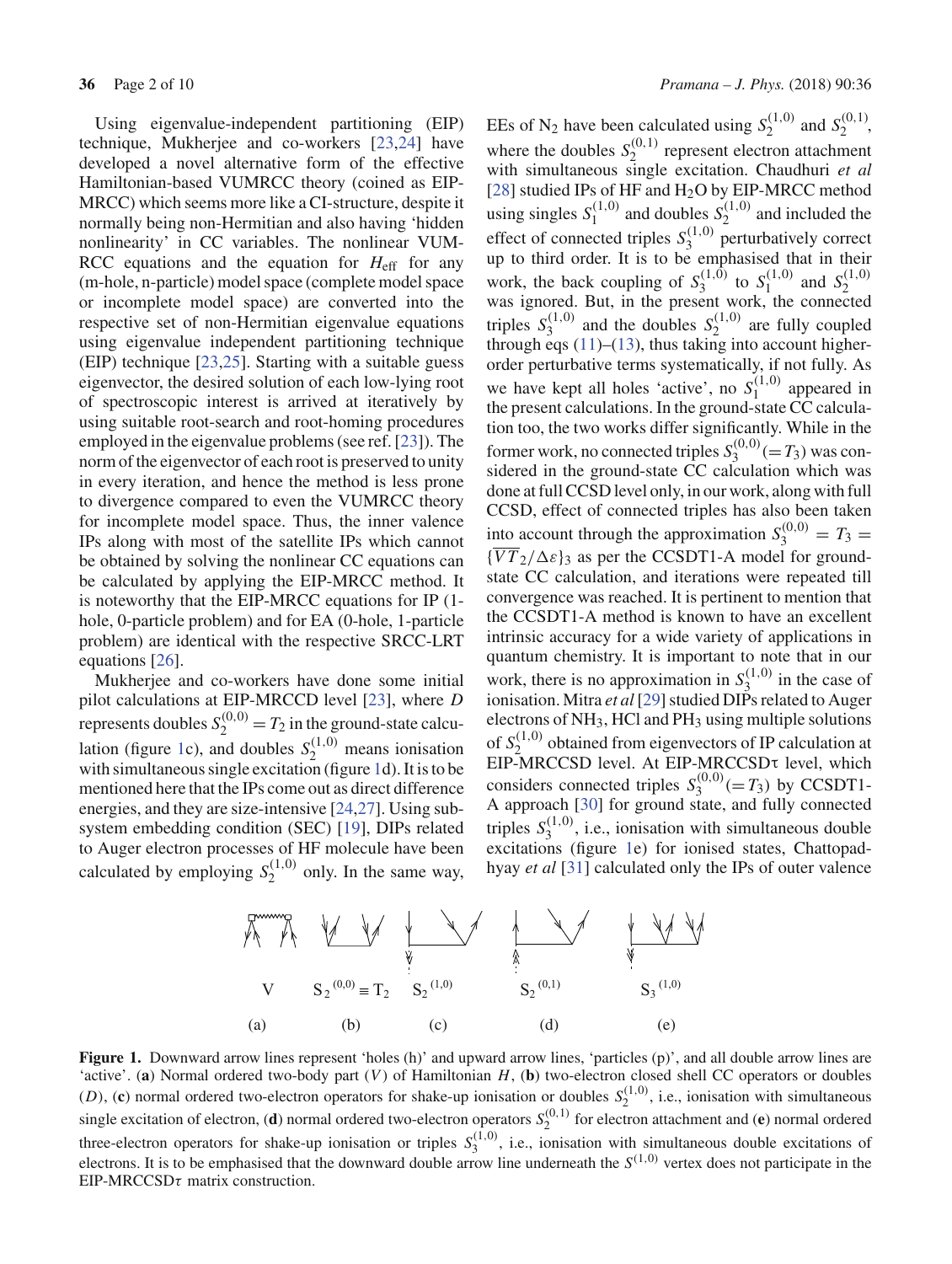regions of  $N_2$  and CO using cc-pVXZ (X=D,T,Q) bases. Later on, Chattopadhyay *et al* [32] have calculated and analysed all valence main IPs along with outer valence shake-up and inner valence shake-up satellites of HF and HCl molecules using the same kind of basis sets. Comparison of the results generated via EIP-MRCCSD $\tau$  with experiments are highly encouraging and the results of all main IPs, except the first two IPs above 20 eV of HCl, are within (or very near to) 0.1 eV of experimental values. Adhikari *et al* [25] estimated the effect of three-body transformed Hamiltonian  $\tilde{H}_3$  on the main and satellite ionisation potentials through fully connected triple excitations  $S_3^{(1,0)}$  of HF, HCl, N<sub>2</sub> and CO with cc-pVDZ and cc-pVTZ basis sets using VUMRCC method via eigenvalue-independent portioning technique. Later on, Adhikari *et al* [33] have computed and analysed all valence main IPs along with outer valence shake-up satellites of  $C_2H_4$  and  $C_2H_2$  molecules using cc-pVXZ  $(X=D,T)$  bases and  $N_2$  and CO molecules using ccpVXZ (X=D,T,Q) bases. Results are in accord with the previously published experimental and other state-ofthe-art theoretical observations.

#### **2. Theory in brief**

We choose the Hartree–Fock [34], SCF solution for the closed- shell N-electron ground state  $\Phi_{\rm HF}$  as the vacuum for labelling purposes, to define holes and particles with respect to  $\Phi$ <sub>HF</sub>. The multireference aspect is introduced by having hole and particle orbitals further subdivided into active and inactive groups. Different occupations of the active orbitals will define a multireference model space for our problem. In Fock-space notation, we designate by  $\Psi^{(k\hbar,lp)}$  a model space of  $kh$ -lp determinants, where in the present instance, *k* ranges from 0 to 1 and *l* equals 0.

To calculate the energies for the open-shell states like (*N*–1) electron states or the excited *N*-electron states we substitute the form of the wave function in the Schrödinger equation for a manifold of states:

$$
H|\Psi_i^{(k,l)}\rangle = E_i|\Psi_i^{(k,l)}\rangle \tag{1}
$$

which leads to

$$
H\Omega\left(\sum C_i \Phi_i^{(k,l)}\right) = E_i \Omega\left(\sum C_i \Phi_i^{(k,l)}\right),\tag{2}
$$

where  $\Phi_i^{(k,l)}$  are the determinants included in the model space  $\Psi_i^{0(k,l)}$ . We now define an effective Hamiltonian  $H_{\text{eff}}^{(k,l)}$  for the general *k*-active hole and *l*-active electron situation as

$$
H_{\text{eff}}^{(k,l)} = P^{(k,l)} \Omega^{-1} H \Omega P^{(k,l)}.
$$
 (3)

That is,

$$
\left(H_{\text{eff}}^{(k,l)}\right)_{ij} = \Phi_i^{(k,l)} \left|\Omega^{-1} H \Omega\right| \Phi_j^{(k,l)},\tag{4}
$$

where  $P^{(k,l)}$  is the projection operator on to the model space defined by the linear combination of determinants having *k*-active holes and *l*-active particles, i.e.,  $\sum_i C_i \Phi_i^{(k,l)}$ . With definition of  $H_{\text{eff}}^{(k,l)}$  as in eq. (3) or (4) we premultiply eq. (2) by  $\Omega^{-1}$  and project the subsequent equation onto the model-space determinants. We readily see that it leads to an eigenvalue equation for  $H_{\text{eff}}^{(k,l)}$ , where the eigenvalues of  $H_{\text{eff}}^{(k,l)}$  are the corresponding energies of *k*-active hole and *l*-active particle open-shell states. The Fock-space Bloch equation, an alternative form of Schrödinger equation, is expressed as

$$
H\Omega P^{(k,l)} = \Omega H_{\text{eff}}^{(k,l)} P^{(k,l)}; 0 \le k \le m, 0 \le l \le n,
$$
\n(5)

where  $\Omega$  is the valence universal normal ordered wave operator and is expressed as

$$
\Omega = \left\{ \exp\left(S^{(m,n)}\right) \right\}
$$

$$
= \left\{ \exp\left(\sum_{k=0}^{m} \sum_{l=0}^{n} S^{(k,l)}\right) \right\}.
$$
 (6)

The curley bracket in eq. (6) denotes the normal ordering.  $S^{(k,l)}$  acts upon  $P^{(k,l)}$  space determinants to generate the virtual space *Q* and *R* space determinants.

 $\Omega$  can also be expressed as

$$
\Omega = \exp(S^{(0,0)}) \{ \exp(S^{(m,n)}) \} = \Omega_c^{(0,0)} \Omega_v^{(m,n)}, \tag{7}
$$

where  $\Omega_c^{(0,0)}$  stands for the wave operator relating to the core electrons and gives the closed-shell cluster amplitude  $(S^{(0,0)})$ .  $\Omega_v^{(m,n)}$ , in which  $(k, l) \neq (0, 0)$  stands for the wave operator for the valence electrons (three in the present work).

Mukherjee *et al* [23,24] first formulated EIP-VUMRCC theory for a general (incomplete or complete) model space on the basis of the work of Coope and Sabo [35]. In the EIP-VUMRCC framework, the ionisation potential calculation is called a [1,0] valence problem, and thus it includes the coupled cluster operators for (0,0) and (1,0) valence components. Consequently,

$$
\Omega = \left\{ \exp(S^{(0,0)} + S^{(1,0)}) \right\}
$$
  
=  $\Omega_c^{(0,0)} \left\{ \exp(S^{(1,0)}) \right\}$   
=  $\exp(T_c) \left\{ \exp(S) \right\},$ 

where  $T_c$  is a standard single reference cluster operator that acts on a single determinantal RHF and *S* represents the Fock-space cluster operator defined in a universal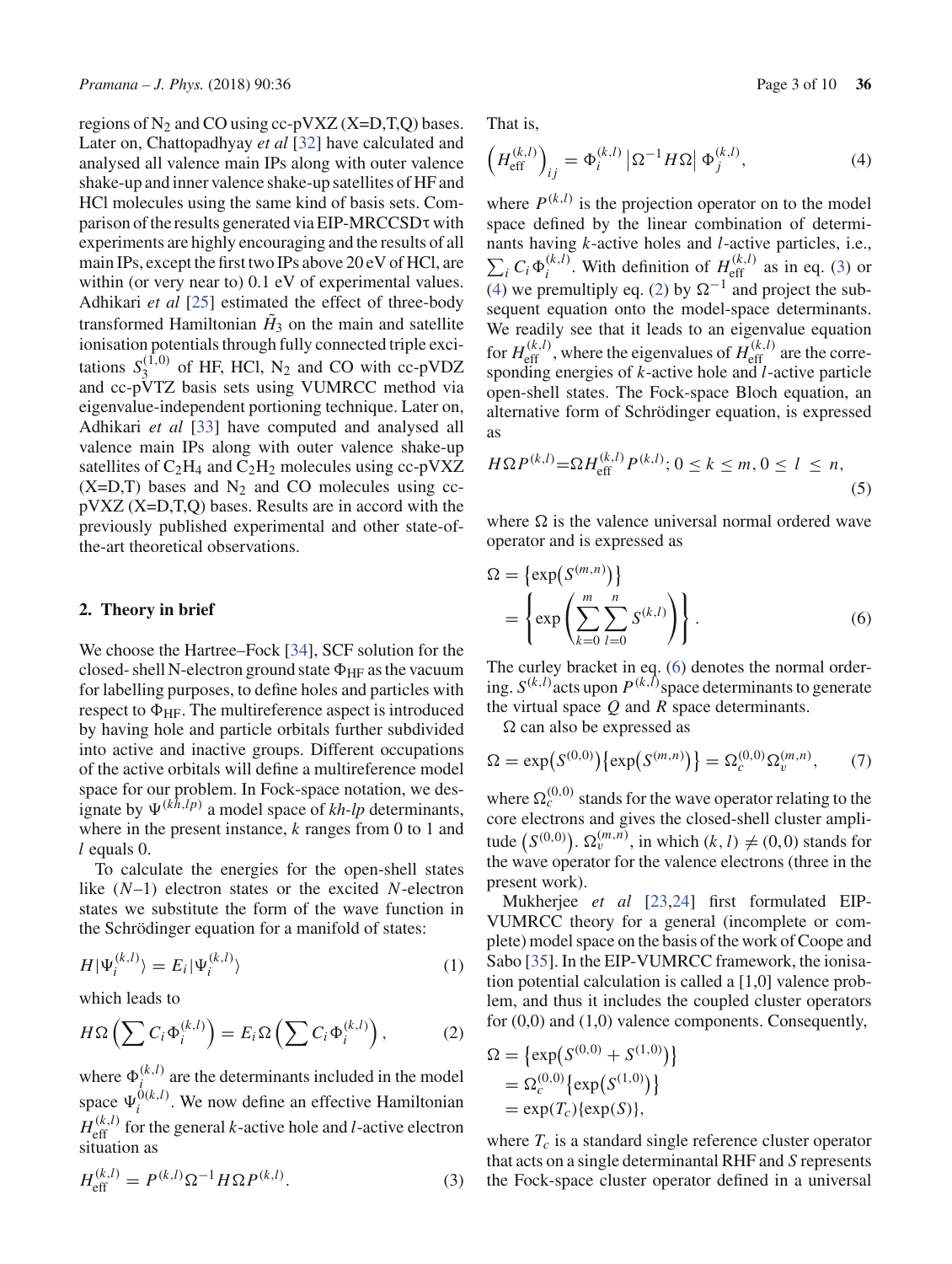manner for all sectors. With the help of the above definition of  $\Omega$ , and projecting the Bloch equation (5) from the left on projector operators  $P^{(k,l)}$ ,  $Q^{(k,l)}$  and  $R^{(k,l)}$ respectively, we can write the Bloch equation in the context of the VUMRCC scheme as

$$
P^{(k,l)}\overline{H}\Omega_v P^{(k,l)} = P^{(k,l)}\overline{\Omega_v H}_{\text{eff}} P^{(k,l)},\tag{8}
$$

$$
Q^{(k,l)}\overline{H}\Omega_v P^{(k,l)} = Q^{(k,l)}\overline{\Omega_v H}_{\text{eff}} P^{(k,l)},\tag{9}
$$

$$
R^{(k,l)}\overline{\dot{H}\Omega_v}P^{(k,l)} = R^{(k,l)}\overline{\Omega_vH}_{\text{eff}}P^{(k,l)},\tag{10}
$$

where (*k*, *l*) stands for the Fock-space sector (denote the number of valence holes and particles respectively).

To compute ionisation potential, we can write the VUMRCC equations for effective Hamiltonian, eq. (8) and cluster operators, eq.  $(9)$ , eq.  $(10)$ , respectively, as follows:

$$
P^{(1,0)}\tilde{H}P^{(1,0)} + P^{(1,0)}\left\{\tilde{\overline{H}S}^{(1,0)}\right\}P^{(1,0)}
$$
  
=  $\tilde{H}_{\text{eff}}^{(1,0)}$ , (11)

$$
Q^{(1,0)}\tilde{H}P^{(1,0)} + Q^{(1,0)}\left\{\overline{\tilde{H}S}^{(1,0)}\right\}P^{(1,0)}
$$
  
=  $Q^{(1,0)}\left\{\overline{S^{(1,0)}\tilde{H}_{\text{eff}}}\right\}P^{(1,0)},$  (12)

$$
R^{(1,0)}\tilde{H}P^{(1,0)} + R^{(1,0)}\left\{\overline{\tilde{H}S}^{(1,0)}\right\}P^{(1,0)}
$$
  
=  $R^{(1,0)}\left\{\overline{S^{(1,0)}\tilde{H}_{\text{eff}}}\right\}P^{(1,0)},$  (13)

where the symbol 'tilde' means that the transformed Hamiltonian  $(\tilde{H})$  is constructed using the CC amplitudes  $\tilde{T}_1$  ( $\equiv S_1^{(0,0)}$ ) and  $\tilde{T}_2$  ( $\equiv S_2^{(0,0)}$ ) only obtained at CCSDT1-A level of approximation for the ground-state calculation.

The projectors for the doublet model space  $P^{(1,0)}$  and for the doublet virtual subspaces  $Q^{(1,0)}$  and  $R^{(1,0)}$  for N-electron system, respectively, are

$$
P^{(1,0)} = \sum_{\alpha=1}^{M_P} |\phi_{\alpha} (N-1)\rangle \langle \phi_{\alpha} (N-1)| \,, \tag{14}
$$

$$
Q^{(1,0)} = \sum_{\alpha\beta p}^{N_D} \left| \phi_{\alpha\beta}^p (N-1) \rangle \langle \phi_{\alpha\beta}^p (N-1) \right|, \tag{15}
$$

$$
R^{(1,0)} = \sum_{\alpha\beta\gamma\rho q}^{N_T} \left| \phi_{\alpha\beta\gamma}^{pq} \left( N - 1 \right) \rangle \langle \phi_{\alpha\beta\gamma}^{pq} \left( N - 1 \right) \right|, \quad (16)
$$

where  $\alpha$ ,  $\beta$ ,  $\gamma$ , .... refer to occupied spin orbitals (holes) and *p*, *q*, …, refer to unoccupied spin orbitals. *MP*, *ND*, *NT* are the dimensions of the *P*-, *Q*- and *R* subspaces, respectively.

With

$$
S^{(1,0)} = S_2^{(1,0)} + S_3^{(1,0)},
$$
\n(17)

where all unfrozen holes are active so that no  $S_1^{(1,0)}$ appears in the calculation, the EIP-MRCCSD $\tau$  equations become

$$
P^{(1,0)}\tilde{H}P^{(1,0)} + P^{(1,0)}\left\{\overline{\tilde{H}S_2^{(1,0)}}\right\}P^{(1,0)} + P^{(1,0)}\left\{\overline{\tilde{H}S_3^{(1,0)}}\right\}P^{(1,0)}
$$

$$
= \tilde{H}_{\text{eff}}^{(1,0)} \tag{18}
$$

$$
Q^{(1,0)} \tilde{H} P^{(1,0)} + Q^{(1,0)} \left\{ \overline{\tilde{H} S_2^{(1,0)}} \right\} P^{(1,0)} + Q^{(1,0)} \left\{ \overline{\tilde{H} S_3^{(1,0)}} \right\} P^{(1,0)} \\
= Q^{(1,0)} \left\{ \overline{S_2^{(1,0)} \tilde{H}_{\text{eff}}} \right\} P^{(1,0)} \qquad (19)
$$

$$
R^{(1,0)}\tilde{H}P^{(1,0)} + R^{(1,0)}\left\{\tilde{H}S_2^{(1,0)}\right\}P^{(1,0)} + R^{(1,0)}\left\{\tilde{H}S_3^{(1,0)}\right\}P^{(1,0)} = R^{(1,0)}\left\{S_3^{(1,0)}\tilde{H}_{\text{eff}}\right\}P^{(1,0)} \tag{20}
$$

as  $QR = 0$  and  $RQ = 0$  in the RHS of eq. (12) and eq. (13), respectively.

Projection of eqs (11)–(13) from the left on  $\langle \phi_{\alpha} \rangle$  $(N-1)|s, \sqrt{\phi_{\alpha\beta}^p(N-1)}|s \text{ and } \sqrt{\phi_{\alpha\beta}^{pq}(N-1)}|s$ respectively, and projection of all three equations on  $|\phi_{\alpha}(N-1)\rangle$ *s* from the right, and writing  $\sum_{k=0}^{(1,0)}$  and  $\sum_3^{(1,0)}$  matrices in relation to the  $S_2^{(1,0)}$  and  $S_3^{(1,0)}$  amplitudes, lead to

$$
Y_{PP} + Y_{PQ} \sum_{2}^{(1,0)} + Y_{PR} \sum_{3}^{(1,0)} = \tilde{H}_{\text{eff}}^{(1,0)}
$$
(21)

$$
Y_{QP} + Y_{QQ} \sum_{2}^{(1,0)} + Y_{QR} \sum_{3}^{(1,0)} = \sum_{2}^{(1,0)} \tilde{H}_{\text{eff}}^{(1,0)} \tag{22}
$$

$$
Y_{RP} + Y_{RQ} \sum_{2}^{(1,0)} + Y_{RR} \sum_{3}^{(1,0)} = \sum_{3}^{(1,0)} \tilde{H}_{\text{eff}}^{(1,0)}.
$$
 (23)

Introducing  $\sum_{2}^{(1,0)} = X_{QP} X_{PP}^{-1}$  and  $\sum_{3}^{(1,0)} = X_{RP}$  $X_{PP}^{-1}$ , and following refs [24,26], it leads to the EIP-MRCCSDτ equations in matrix form,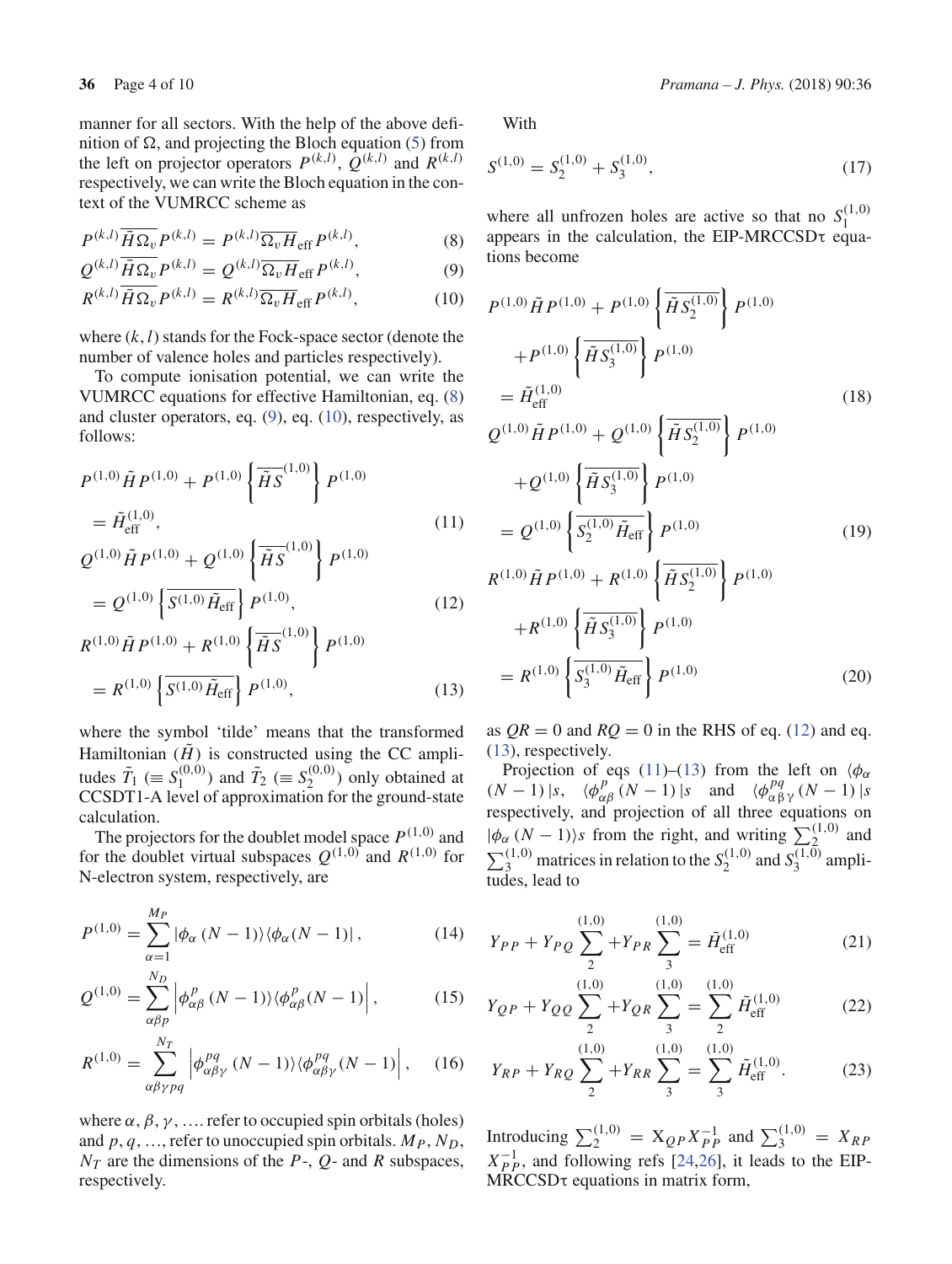

**Figure 2.** Goldstone diagrams relating to the three-body transformed Hamiltonian  $\tilde{H}_3 = \left\{V\tilde{T}_2\right\}_3$  contracted with connected triples for ionisation  $S_3^{(1,0)}$ .



**Figure 3.** Various blocks of EIP-MRCCSDτ matrix for IP calculation.

$$
\begin{bmatrix}\nY_{PP} Y_{PQ} Y_{PR} \\
Y_{QP} Y_{QQ} Y_{QR} \\
Y_{RP} Y_{RQ} Y_{RR} \\
X_{QP} \\
X_{RP}\n\end{bmatrix}_{(N_{DT}+M_P)X(N_{DT}+M_P)}\n= \begin{bmatrix}\nX_{PP} \\
X_{QP} \\
X_{RP}\n\end{bmatrix}_{(N_{DT}+M_P)XM_P}\n= \begin{bmatrix}\nX_{PP} \\
X_{QP} \\
X_{RP}\n\end{bmatrix}_{(N_{DT}+M_P)XM_P}\n(24)
$$

where  $N_{DT} = N_D + N_T$  and  $[E_{PP}^{(1,0)}]$  consist of the IPs as direct difference energies.

In this article, we are concerned with the effect of three-body transformed Hamiltonian through full connected triples  $\tilde{H}_3 S_3^{(1,0)}$  (figure 2) in IP calculation by EIP-MRCCSD $\tau$  method.  $\tilde{H}_3 S_3^{(1,0)}$  appears in the 3*h*2*p*−3*h*2*p* block of EIP-MRCCSDτ matrix (figure 3) only. The dimension of EIP-MRCCSDτ matrix increases enormously compared to that of EIP-MRCCSD matrix because the inclusion of triples increases the N-electron functions manifold (for ccpVTZ basis) so as to determine the eigenvalues by iterative Rettrup algorithm [37]. Only six Goldstone diagrams (figure 2) arise from the term  $\tilde{H}_3 S_3^{(1,0)}$ . Large amount of computer operations is involved with these diagrams. Clearly, as  $\tilde{H}_3$  is only  $\left\{V\tilde{T}_2\right\}_3$ , the term may be supposed to contribute very little compared to the usual terms  $\tilde{V}_3 S_3^{(1,0)}$ , where

$$
\tilde{V} = V + \left\{ \overline{V \tilde{T}_1} \right\}_2 + \frac{1}{2} \left\{ \overline{V \tilde{T}_1 \tilde{T}_1} \right\}_2 + \left\{ \overline{V \tilde{T}_2} \right\}_2.
$$

It is to be emphasised that figure 4 requires the maximum number of computer operations amongst all the diagrams representing  $\tilde{V}_3 S_3^{(1,0)}$ .  $\tilde{H}_3$  appears in



**Figure 4.** Goldstone diagram relating to a two-body transformed Hamiltonian  $\tilde{V}$ , contracted with triples for ionisation  $S_3^{(1,0)}$ .

2*h*1*p*−2*h*1*p*, 3*h*2*p*−1*h* and 3*h*2*p*−2*h*1*p* blocks also of the EIP-MRCCSDτ matrix but none having connected triples  $S_3^{(1,0)}$  for ionised states. Some diagrams of 3*h*2*p*−2*h*1*p* block involve a large amount of computer operations while other such diagrams involve lower number of operations. All diagrams of these three blocks are always included in the calculation. A reasonable question may now arise. What if we suppress  $\tilde{H}_3 S_3^{(1,0)}$ from the computation assuming that their values are negligibly small? For illustration, moderately big molecules such as benzene, pyridine etc. when involve cc-pVQZ basis (or bigger ones), the speed of computation may be stymied severely if  $\tilde{H}_3 S_3^{(1,0)}$  is included. How much will the effect be on the accuracy of the results if it is excluded? This is the main aim of this work. For investigation, we have chosen two molecules  $Cl_2$  and  $F_2$ . Since we calculated all valence IPs and plenty of satellite IPs up to  $\sim$ 45 eV, we have taken relatively smaller basis sets, cc-pVDZ and cc-pVTZ, and did not take bigger basis as it would consume extraordinarily high time which our present computational facilities cannot tackle with. But more importantly, this exclusion seems to cause nothing serious because the above two basis sets illustrate the principal feature of the work quite well, that is, the difference of the theoretical IP profiles with and without the inclusion of  $\tilde{H}_3 S_3^{(1,0)}$ .

#### **3. Computational aspect**

The effect of triples  $S_3^{(0,0)} (= T_3)$  is estimated by using the CCSDT1-A model of Bartlett *et al* [30] for ground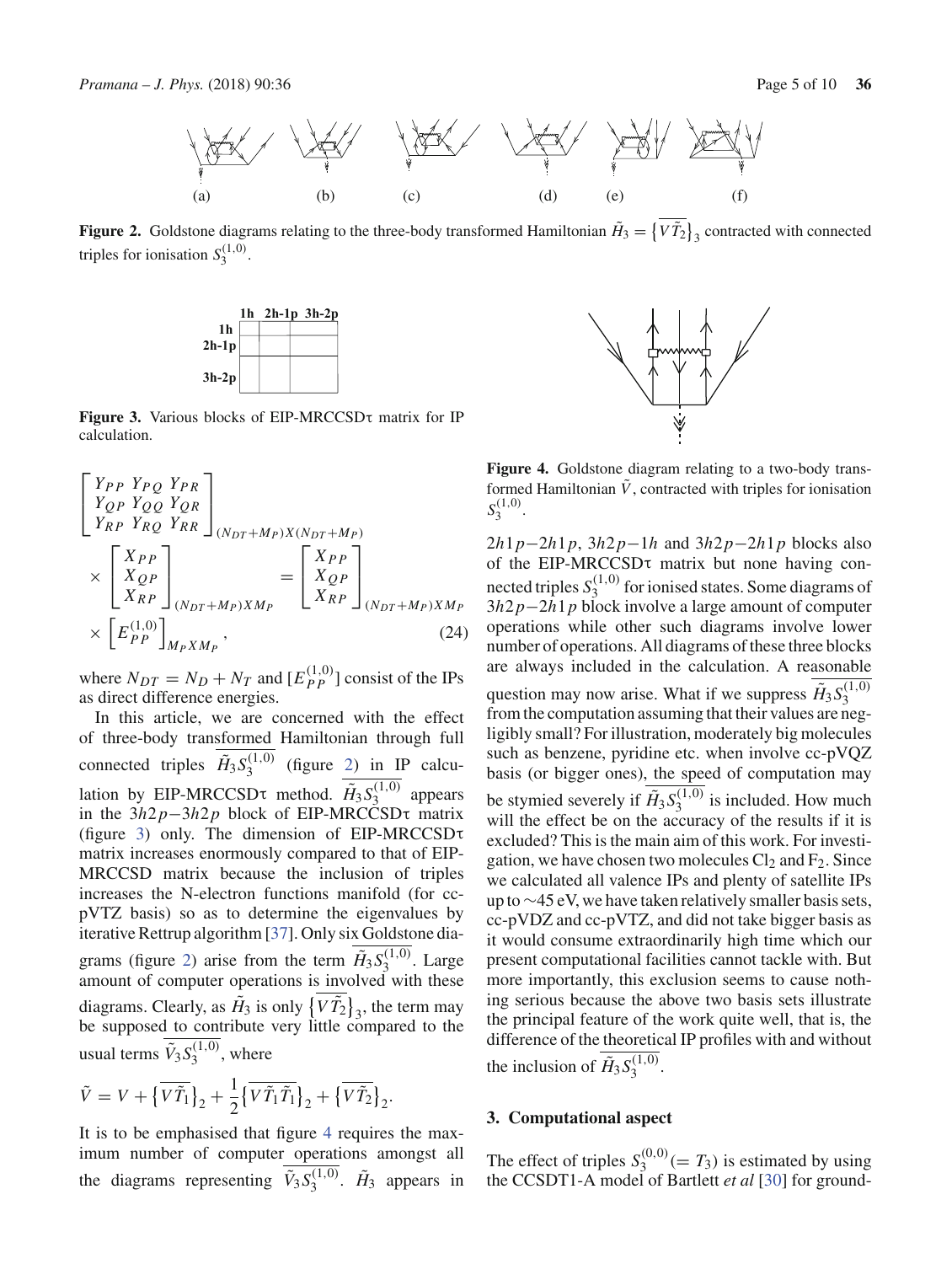state coupled cluster calculation. In this model,  $T_3$  =  $\{VT_2/\Delta\varepsilon\}$ 3 (diag. 1 in figure 4 of ref. [30]) where *V* is the two-body part of the exact Hamiltonian *H* in normal ordered form and  $T_2$  is the two-body closed shell CC operator, which by nature is in normal ordered form, and the curly-bracket **{ }** represents normal ordering. In the starting iteration of CCSDT1-A calculation, the converged full CCSD  $T_2$  amplitudes are used in the expression for  $T_3$ .  $T_3$  is substituted in the  $T_1$  determining equation (eq. (17) and diag. 6 in figure 2 of ref. [30]) and in the  $T_2$  determining equation (eq.  $(18)$ ) and diag. 6 in figure 3 of ref. [30]), and then again the CCSD computer program is run till the convergence of the ground-state correlation energy at the CCSDT1-A level is achieved. The resulting one-body and two-body CC amplitudes are denoted by  $T_1$  and  $T_2$ , respectively, which are stored and used to construct the transformed Hamiltonian

$$
\tilde{H} = \overline{H\left(\exp(\tilde{T}_1 + \tilde{T}_2)\right)\} }.
$$

Thus, the open diagrams of  $\tilde{H}$  contains one-body  $(\tilde{f})$ , two-body  $(\tilde{V})$  and three-body  $(\tilde{H})$  parts only in the EIP-MRCCSDτ calculation. (For the entire set of EIP-MRCCSD $\tau$  diagrams for IP calculation, see figures 1 and 2 of ref. [32]. For the determination of guess eigenvectors, see refs [23,31,32]). In order to observe the role of three-body transformed Hamiltonian through full connected triples  $\tilde{H}_3 S_3^{(1,0)}$  [25] in terms of magnitude, we performed two kinds of computations, scheme A and scheme B. Scheme A includes  $\tilde{H}_3 S_3^{(1,0)}$  along with the other usual diagrams for EIP-MRCCSDτ matrix [2,31,32,36], whereas in scheme B, this term is absent.

### **4. Results and discussion**

In these calculations, two chemically interesting and challenging molecules  $Cl_2$  and  $F_2$  (fluorine atom is the most electronegative and  $Cl<sub>2</sub>$  contains as many as 34 electrons) are considered. The basis sets cc-pVDZ and cc-pVTZ (spherical Gaussians) and experimental equilibrium geometry are used in these computations. In our calculations the basis sets were collected from http:// www.emsl.pnl.gov:2080/forms/basisform.html. Both molecules are linear and centrosymmetric and hence their point group is  $D_{\infty h}$  out of which we consider only the largest Abelian subgroup *D*2*h*. All outer valence main vertical IPs are presented in table 1. Since independent particle model is valid here, some Koopmans configurations appear while moving from one basis to another. Naturally, there are some one-to-one correspondences between scheme A and scheme B also. For the single bonded molecule  $F_2$ , the contribution of

| Ì                                                                                                                                                                                                                                                                                                                    |                                                                                                |
|----------------------------------------------------------------------------------------------------------------------------------------------------------------------------------------------------------------------------------------------------------------------------------------------------------------------|------------------------------------------------------------------------------------------------|
| いてて しょう じんしゃ<br>֧֧ׅ֧֧֧֧֧ׅ֧֧֧֧ׅ֧֧֧֧֧֧֧֧ׅ֧֧֛֛֛֛֛֛֛֛֧֛֛֛֧֚֚֚֚֚֚֚֚֚֚֚֚֚֚֚֚֚֚֚֚֚֚֚֚֚֚֚֚֚֚֝֝֝֓֝֓֝֓֝֓֝֬֓֝֬֝֓֝֬֜֓֝֬֝֬֝֬֝֬֝֬֝֬֝֬֜֝֬֝֝<br>֧֛֛֛֛֛֛֛֛֛֛֛֛֛֛֜֜֜֜֜֜֜֜֜<br>ادەلىك 47.0 م<br>ט<br>בום :<br>י<br>בתו<br>ı<br>$\overline{\phantom{a}}$<br>ļ<br>Ş<br>í<br>;<br>;<br>;<br>Č<br>١<br>くくりょ<br>:<br>$\frac{1}{2}$<br>;<br>{ | e<br>C<br>i<br>$100 - 100$<br>$\sim$<br>.<br>.<br>.<br>.<br>١<br>.<br>)<br>ייני<br>.<br>.<br>. |
| こしゅう キャランド<br>Ī                                                                                                                                                                                                                                                                                                      |                                                                                                |

| Molecule                                     | <b>States</b>                  | Configurations                            | Basis: cc-pVDZ                  |                |          | Basis: cc-pVTZ |                                 |                | Expt.                                               |
|----------------------------------------------|--------------------------------|-------------------------------------------|---------------------------------|----------------|----------|----------------|---------------------------------|----------------|-----------------------------------------------------|
|                                              |                                |                                           | Scheme-A                        | Scheme-B       | Diff(cV) | Scheme-A       | Scheme-B                        | Diff (eV)      |                                                     |
| $\mathrm{F}_2$                               |                                | $1 \pi_{\rm g}^{-1}$                      | 33)<br>15.124 (0.9)             | 15.136 (0.932) | 0.012    | 15.415 (0.928) | 15.429 (0.927)                  | 0.014          | $15.87^{a}$                                         |
|                                              |                                | $1\pi_u^{-1}$                             | 18.190 (0.873)                  | 18.216 (0.867) | 0.026    | 18.492 (0.874) | 18.521 (0.869)                  | 0.029          | $\frac{15.70^b}{18.8^a}$<br>$\frac{18.4^b}{21.1^a}$ |
|                                              |                                |                                           | 20.671 (0.956)                  | 20.652 (0.954) | 0.019    | 20.926 (0.948) | 20.908 (0.947)                  | 0.018          |                                                     |
| d <sub>2</sub>                               |                                | $\frac{3\sigma_{g}^{-1}}{2\pi_{u}^{2}-1}$ | (1.138(0.954)                   | (1.136(0.954)) | 0.002    | (1.318 (0.948) | 1.315 (0.948)                   | 0.003          | $11.49^{b}$                                         |
|                                              | $\frac{2}{1}$<br>$\frac{1}{1}$ |                                           | 4.037 (0.059)                   | (3.997(0.916)) | 0.040    | 4.162 (0.911)  | 14.160 (0.911)                  | 0.002<br>0.014 | $14.0^{b}$                                          |
|                                              | $2\Sigma_g^+$                  | $5\sigma_g^{-1}$                          | .7.467(0.018)<br>15.687 (0.952) | 17.446 (0.018) | 0.021    | 5.806 (0.942)  | 5.792 (0.942)<br>(9.698)(0.008) |                | 5.8 <sup>b</sup>                                    |
| ${}^{a}$ Ref. [38]<br><sup>o</sup> Ref. [39] |                                |                                           |                                 |                |          |                |                                 |                |                                                     |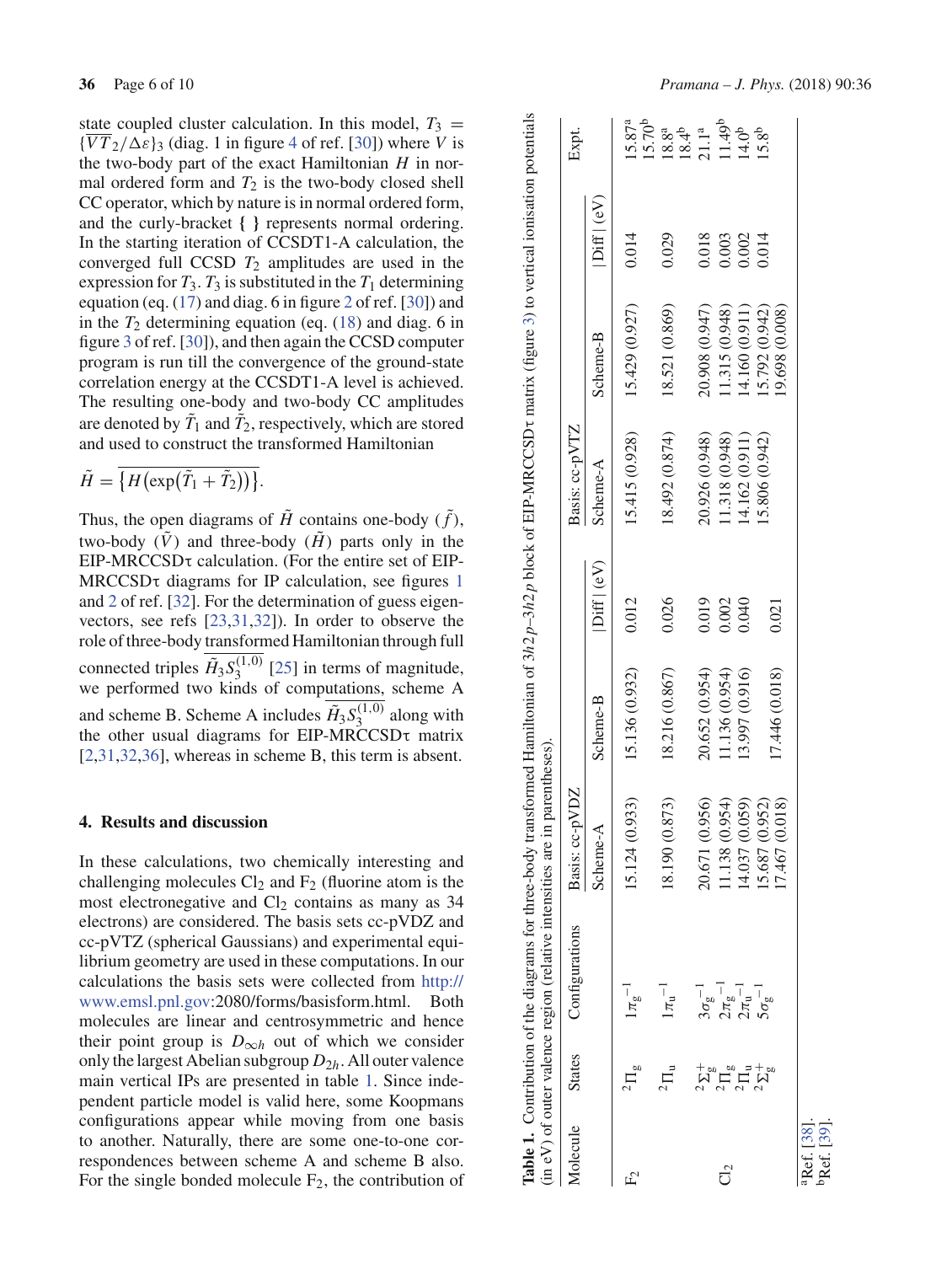**Table 2.** Contribution of the diagrams for three-body transformed Hamiltonian of 3*h*2*p*−3*h*2*p* block of EIP-MRCCSDτ matrix (figure 3) to inner valence main and satellite vertical ionisation potentials (in eV) of  $F_2$  and Cl<sub>2</sub>.

| Mol             | <b>States</b>       | Basis: cc-pVDZ |               |           | Basis: cc-pVTZ |               |           | Expt.     |
|-----------------|---------------------|----------------|---------------|-----------|----------------|---------------|-----------|-----------|
|                 |                     | Scheme A       | Scheme B      | Diff (eV) | Scheme A       | Scheme B      | Diff (eV) |           |
| F <sub>2</sub>  | $^2\Sigma_g^+$      | 29.680(0.016)  | 28.863(0.015) | 0.817     |                | 41.961(0.617) |           |           |
|                 |                     | 40.785(0.043)  | 40.835(0.015) | 0.05      | 41.916(0.659)  | 42.910(0.149) | 0.045     | $41.75^a$ |
|                 |                     | 42.672(0.436)  | 42.653(0.047) | 0.019     | 42.800(0.157)  | 42.385(0.059) | 0.11      |           |
|                 |                     | 50.701(0.056)  | 50.600(0.060) | 0.101     | 42.889(0.048)  | 50.367(0.032) | 0.504     |           |
|                 |                     | 54.836(0.101)  | 53.719(0.056) | 1.117     | 50.482(0.190)  |               | 0.115     |           |
|                 | $^{2}\Pi_{u}$       | 24.524(0.028)  | 24.461(0.032) | 0.063     | 25.014(0.026)  | 24.940(0.029) | 0.074     |           |
|                 |                     | 32.416(0.065)  | 31.643(0.050) | 0.773     | 32.936(0.039)  | 32.025(0.052) | 0.911     |           |
|                 |                     | 33.151(0.014)  |               |           |                |               |           |           |
|                 |                     | 33.671(0.021)  |               |           |                |               |           |           |
|                 |                     | 45.999(0.011)  |               |           |                |               |           |           |
|                 |                     |                | 44.431(0.020) |           |                |               |           |           |
|                 |                     |                | 50.239(0.020) |           |                |               |           |           |
|                 | $^{2}\Pi_{g}$       | 41.063(0.021)  | 40.314(0.067) | 0.749     |                | 40.691(0.047) |           |           |
|                 |                     | 42.117(0.013)  |               |           | 42.491(0.011)  |               |           |           |
|                 |                     | 47.846(0.022)  |               |           | 48.659(0.013)  |               |           |           |
|                 | $2\Sigma_{\rm u}^+$ | 29.110(0.015)  | 28.857(0.012) | 0.253     | 29.690(0.030)  |               |           |           |
|                 |                     | 29.203(0.040)  |               |           | 29.762(0.038)  | 29.432(0.039) | 0.33      |           |
|                 |                     | 32.669(0.017)  | 32.413(0.017) | 0.256     | 33.195(0.022)  | 32.928(0.023) | 0.267     |           |
|                 |                     | 37.491(0.675)  | 37.480(0.743) | 0.011     |                | 37.289(0.667) |           | 37.47a    |
| Cl <sub>2</sub> | $^2\Sigma_g^+$      | 22.222(0.027)  | 22.137(0.026) | 0.085     | 22.443(0.034)  | 22.356(0.033) | 0.087     |           |
|                 |                     | 25.085(0.013)  | 25.041(0.012) | 0.044     | 26.423(0.019)  | 26.637(0.019) | 0.214     |           |
|                 |                     | 28.214(0.650)  | 28.202(0.635) | 0.012     | 26.655(0.073)  | 26.684(0.059) | 0.029     |           |
|                 |                     | 29.962(0.020)  | 29.739(0.029) | 0.223     | 27.479(0.164)  | 27.477(0.152) | 0.002     |           |
|                 |                     | 37.302(0.038)  | 37.237(0.038) | 0.065     | 29.939(0.032)  | 31.244(0.048) | 1.305     |           |
|                 |                     |                |               |           | 34.358(0.021)  |               |           |           |
|                 | $^{2}\Pi_{u}$       |                | 23.119(0.083) |           |                | 35.631(0.048) |           |           |
|                 |                     |                |               |           | 22.974(0.059)  | 22.967(0.059) | 0.007     |           |
|                 |                     |                |               |           |                | 27.466(0.002) |           |           |
|                 |                     |                |               |           |                | 29.075(0.002) |           |           |
|                 |                     |                |               |           |                | 29.514(0.003) |           |           |
|                 |                     |                |               |           |                | 30.663(0.002) |           |           |
|                 |                     |                |               |           | 31.017(0.017)  | 31.000(0.018) | 0.017     |           |
|                 |                     |                |               |           |                | 31.258(0.009) |           |           |
|                 | $^2\Pi_g$           |                |               |           | 22.607(0.002)  |               |           |           |
|                 |                     | 25.579(0.029)  | 25.412(0.023) | 0.167     | 25.606(0.015)  | 25.534(0.011) | 0.072     |           |
|                 |                     |                |               |           |                | 26.019(0.006) |           |           |
|                 |                     |                |               |           | 31.139(0.002)  | 31.076(0.002) | 0.063     |           |
|                 |                     |                |               |           | 33.351(0.014)  | 33.308(0.008) | 0.043     |           |
|                 |                     |                |               |           | 33.470(0.012)  | 33.404(0.011) | 0.066     |           |
|                 |                     |                |               |           |                | 34.099(0.003) |           |           |
|                 |                     |                |               |           |                | 34.804(0.003) |           |           |
|                 |                     |                |               |           | 34.804(0.010)  | 34.844(0.011) | 0.04      |           |
|                 |                     |                |               |           |                | 36.413(0.007) |           |           |
|                 |                     |                |               |           |                | 37.059(0.002) |           |           |
|                 |                     |                |               |           |                | 37.728(0.002) |           |           |
|                 |                     |                |               |           |                | 38.080(0.002) |           |           |
|                 |                     |                |               |           |                | 38.619(0.001) |           |           |
|                 |                     |                |               |           |                | 48.067(0.001) |           |           |
|                 |                     | 22.258(0.297)  | 22.222(0.275) | 0.036     | 22.404(0.424)  | 22.376(0.341) | 0.028     |           |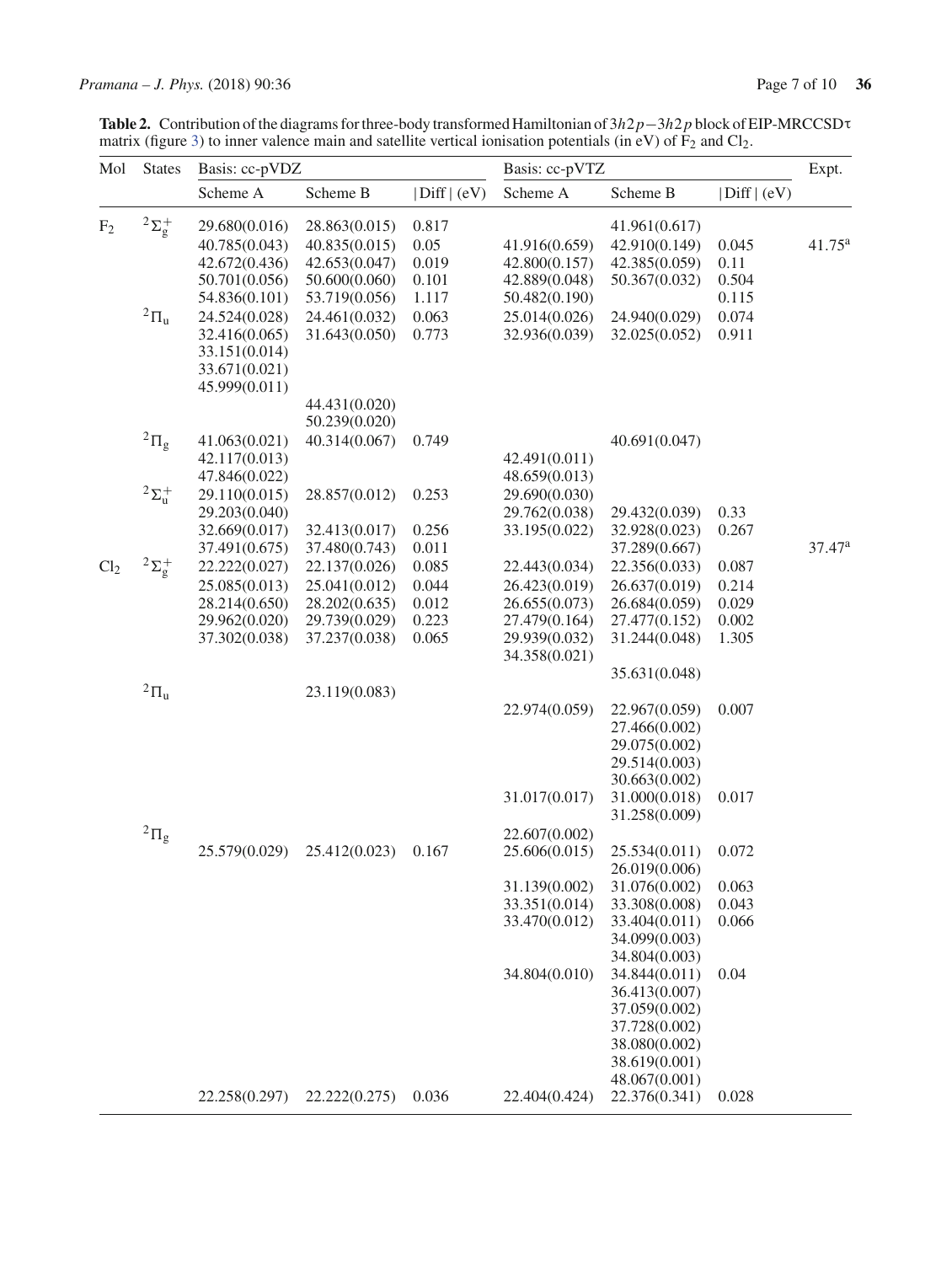| Mol | <b>States</b>       | Basis: cc-pVDZ                 |                                |               | Basis: cc-pVTZ                                  |                                                                  |                         | Expt. |
|-----|---------------------|--------------------------------|--------------------------------|---------------|-------------------------------------------------|------------------------------------------------------------------|-------------------------|-------|
|     |                     | Scheme A                       | Scheme B                       | Diff   (eV)   | Scheme A                                        | Scheme B                                                         | Diff (eV)               |       |
|     | $2\Sigma_{\rm u}^+$ | 24.399(0.279)<br>26.268(0.185) | 24.339(0.289)<br>26.220(0.184) | 0.06<br>0.048 | 24.413(0.111)<br>26.214(0.071)                  | 24.413(0.274)                                                    | $\theta$                |       |
|     |                     | 38.132(0.025)                  | 38.082(0.023)                  | 0.05          | 31.646(0.033)<br>34.124(0.021)<br>36.911(0.042) | 31.587(0.032)<br>34.076(0.022)<br>34.454(0.029)<br>36.803(0.045) | 0.059<br>0.048<br>0.108 |       |
|     |                     | 41.469(0.025)                  | 40.200(0.018)                  | 1.269         | 37.325(0.013)                                   | 38.207(0.027)                                                    | 0.882                   |       |

 $^{\circ}$ Ref. [40]

 $\tilde{H}_3 S_3^{(1,0)}$  is small. For <sup>2</sup> $\Pi_u$  state, the differences in the case of cc-pVDZ and cc-pVTZ are 0.026 eV and 0.029 eV respectively. For  ${}^{2}$  $\Pi$ <sub>u</sub> state of Cl<sub>2</sub>, the difference (cc-pVDZ) 0.040 eV is significant. In view of that we are considering here the correlation dynamics of outer valence electrons.

Experimental IPs are presented in the tables with a view to realise the reliability of our theoretical results only. Too accurate comparison is not possible here because of the restraint of our starting basis sets. For that, approaching towards basis set saturation as much as possible is necessary. Since scheme A (as it includes  $\tilde{H}_3 S_3^{(1,0)}$  gives more accurate IP, from now on or unless otherwise explicitly mentioned, it will be assumed that a theoretical IP value relates to scheme A only.

In the inner valence region, the sizes of the basis sets sometimes influence the IP-profile of the same molecule in higher energy regions considerably. The single-bonded  $F_2$  molecule is studied first, the IPs of which are presented in table 2. The calculation of F2 was performed at experimental internuclear distance 1.4199 a.u. Ground configuration of  $F_2$  is  ${}^{1}\Sigma_{g}^{1}$  :  $1\sigma_{g}^{2}1\sigma_{u}^{2}2\sigma_{g}^{2}2\sigma_{u}^{2}1\pi_{u}^{2}1\pi'_{u}^{2}3\sigma_{g}^{2}1\pi_{g}^{2}1\pi'_{g}^{2}$ ). Two virtual orbitals were kept frozen for cc-pVDZ and ccpVTZ basis in post Hartree–Fock calculations. The EIP-VUMRCCSD $\tau$  bar spectra are given in figure 5. Our results of outer valence region (table 1) at truncation threshold 25.0 a.u. are within 0.3 eV of experiments (see refs [39,40]) for cc-pVTZ basis. After 20 eV (see table 2), the formidable intruder state problem becomes active for which nonlinear VUMRCC method for (1 hole, 0-particle sector) does not work and one then has to apply EIP-VUMRCC method. The first  ${}^{2}\Sigma_{g}^{+}$  satellite of F<sub>2</sub> shows that maximum contribution of  $\tilde{H}_3 S_3^{(1,0)}$ is 1.117 eV for cc-pVDZ basis and 0.504 eV for cc-

pVTZ basis. The difference (cc-pVTZ) 1.117 eV for  ${}^{2}\Sigma_{g}^{+}$  is significant. In  ${}^{2}\Pi_{u}$  state, the maximum contributions are 0.773 eV for cc-pVDZ basis and 0.911 eV

for cc-pVTZ basis respectively. In  ${}^{2}\Sigma_{u}^{+}$  state, the contributions are 0.256 eV for cc-pVDZ basis and 0.267 eV for cc-pVTZ basis. Other satellites do not have the basis-to-basis correspondence. However, scheme A to scheme B correspondence is retained, which is based on the dominant configurations with expansion coefficient ∼0.3 or more.

The next test case is  $Cl<sub>2</sub>$  molecule, the IPs of which are presented in table 2. The calculation of  $Cl<sub>2</sub>$ was performed at an experimental internuclear distance 1.99 a.u. Ground configuration of Cl<sub>2</sub> is  ${}^{1}\Sigma_{g}^{1}$  :  $1\sigma_g^2 1\sigma_u^2 2\sigma_g^2 2\sigma_u^2 3\sigma_g^2 3\sigma_u^2 1\pi_u^2 1\pi_u^{\prime 2} 1\pi_g^{\prime 2} 1\pi_g^{\prime 2} 4\sigma_g^2 4\sigma_u^2 5\sigma_g^2$  $2\pi \frac{d^2}{d^2} 2\pi \frac{d^2}{d^2} 2\pi g^2$ . Two virtual orbitals were kept frozen for cc-pVDZ and cc-pVTZ basis in post Hartree–Fock calculations. The EIP-VUMRCCSDτ bar spectra are given in figure 6. Our result of the outer valence region (table 1) at truncation threshold 25.0 a.u. are within 0.3 eV of experiments (see refs [39,40]) for cc-pVTZ basis. The first  ${}^{2}\Sigma_{g}^{+}$  satellite of Cl<sub>2</sub> shows that maximum contribution of  $\tilde{H}_3 S_3^{(1,0)}$  is by an amount 0.223 eV for cc-pVDZ basis and 1.305 eV for cc-pVTZ basis, respectively. In  ${}^{2}$  $\Pi$ <sub>u</sub> state, the contribution is 0.167 eV for cc-pVDZ basis. In  ${}^{2}\Sigma_{u}^{+}$  state, the maximum contribution is 1.269 eV for cc-pVDZ basis, no such value for cc-pVTZ basis is found.

The IPs onwards are arranged on the basis of dominant configurations. If dominant configurations differ from basis-to-basis substantially, they are put in different rows in the tables. Thus, some IP values which appear for cc-pVDZ may not appear at all for cc-pVTZ, and vice versa. Similarly, an IP for a basis appearing in scheme A may be absent in scheme B, and vice versa. While in the first case it is due to basis-set effect, in the second case it is due to  $\tilde{H}_3 S_3^{(1,0)}$ . If for an IP, scheme A to scheme B correspondence is observed, only then it is possible to make a comment on the amount by which the IP has been shifted to what extent in scheme B relative to scheme A. In other words, a quantitative picture of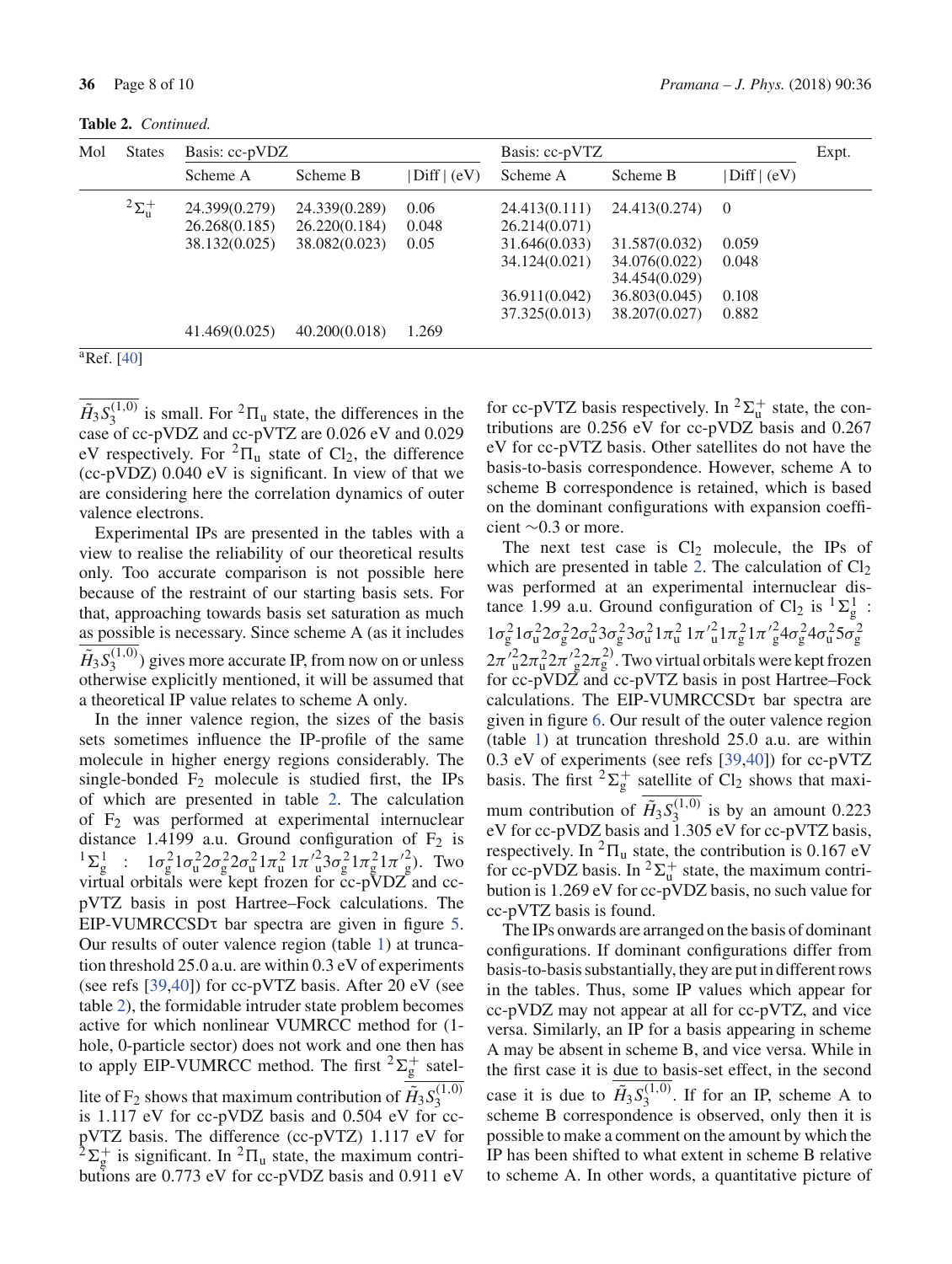

**Figure 5.** Vertical valence main and satellite IPs computed at a truncation energy threshold of  $25$  a.u. of  $F_2$ .



**Figure 6.** Vertical valence main and satellite IPs computed at a truncation energy threshold of  $25$  a.u. of  $Cl<sub>2</sub>$ .

the effect of  $\tilde{H}_3 S_3^{(1,0)}$  can be made. For quite a few IPs, the contributions of  $\tilde{H}_3 S_3^{(1,0)}$  are significant. The values mentioned in parenthesis are relative intensities along with IPs.

In the inner valence region, due to the breakdown of independent particle model, each energy level is split into multiple energy states. In the inner valence region, the sizes of the basis sets sometimes influence the IP profile of the same molecule in higher energy regions considerably.

In our calculations, we have used cc-pVDZ and cc-pVTZ bases. As we use larger and larger bases, the calculated value of ionisation potential approaches experimental observations. In order to make a comparison with the experimental observations, one should use (relatively) large, say, aug-cc-pVQZ basis.

### **5. Conclusion**

EIP-MRCC method is employed for investigating the effect of three-body transformed Hamiltonian  $(H_3)$ through full connected triples  $S_3^{(1,0)}$  on the main and satellite ionisation potentials (IPs) of molecular systems such as  $Cl_2$  and  $F_2$ .  $H_3$  is constructed based on high performing CCSDT1-A model for triples in ground-state energy calculation. The Goldstone diagrams for  $\tilde{H}_3 S_3^{(1,0)}$  appear only in the enormously large 3*h*2*p*−3*h*2*p* block of the EIP-MRCCSDτ matrix for IP calculation. Some related diagrams involve large amount of computer operations which may require high computation time for evaluation of IPs. In view of that, one may hesitate to include these diagrams when working with moderately big molecules such as benzene, pyridine etc. In order to substantiate the theoretical evidences, we took two starting bases cc-pVDZ and ccpVTZ. The present calculations show that for  $F_2$  and  $Cl_2$ , the above-said effect sometimes is considerably high and may even be more than  $0.910$  eV (F<sub>2</sub>: cc-pVTZ) and  $1.257$  eV (Cl<sub>2</sub>: cc-pVDZ) which are much presumably due to the high electronegativity of F and Cl atoms. This suggests that inclusion of  $\tilde{H}_3 S_3^{(1,0)}$  is essential for high accuracy in EIP-VUMRCC IP calculations.

# **Acknowledgements**

The fund for the work was provided by University Grants Commission, North Eastern Regional Office (MRP No. 5-379/2014-15/MRP/NERO/2231, dated 17 February 2015, FD Dairy No. 3206).

## **References**

- [1] C E Smith, R A King, T D Crawford, *J. Chem. Phys.* **122**, 054110 (2005)
- [2] P H P Harbach, M Wormit and A Dreuw, *J. Chem. Phys.* **141**, 064113 (2014)
- [3] A Dreuw and M Wormit, *WIREs Comput. Mol. Sci.* **5**, 82 (2015)
- [4] S Chattopadhyay, R K Chaudhuri and U Sinha, *J. Comput. Chem*. **36**, 907 (2015)
- [5] W Kutzelnigg, *Int. J. Quantum Chem.* **109**, 3858 (2009)
- [6] M Saitow, Y Kurashige and T Yanai, *J. Chem. Theory Comput.* **11**, 5120 (2015)
- [7] Y R Miao, C G Ning and J K Deng, *Phys. Rev. A* **83**, 062706 (2011)
- [8] M Ehara, S Yasuda and H Nakatsuji, *Z. Phys. Chem*. **217**, 161 (2003)
- [9] M Ehara, M Ishida and H Nakatsuji, *J. Chem. Phys.* **117**, 3248 (2002)